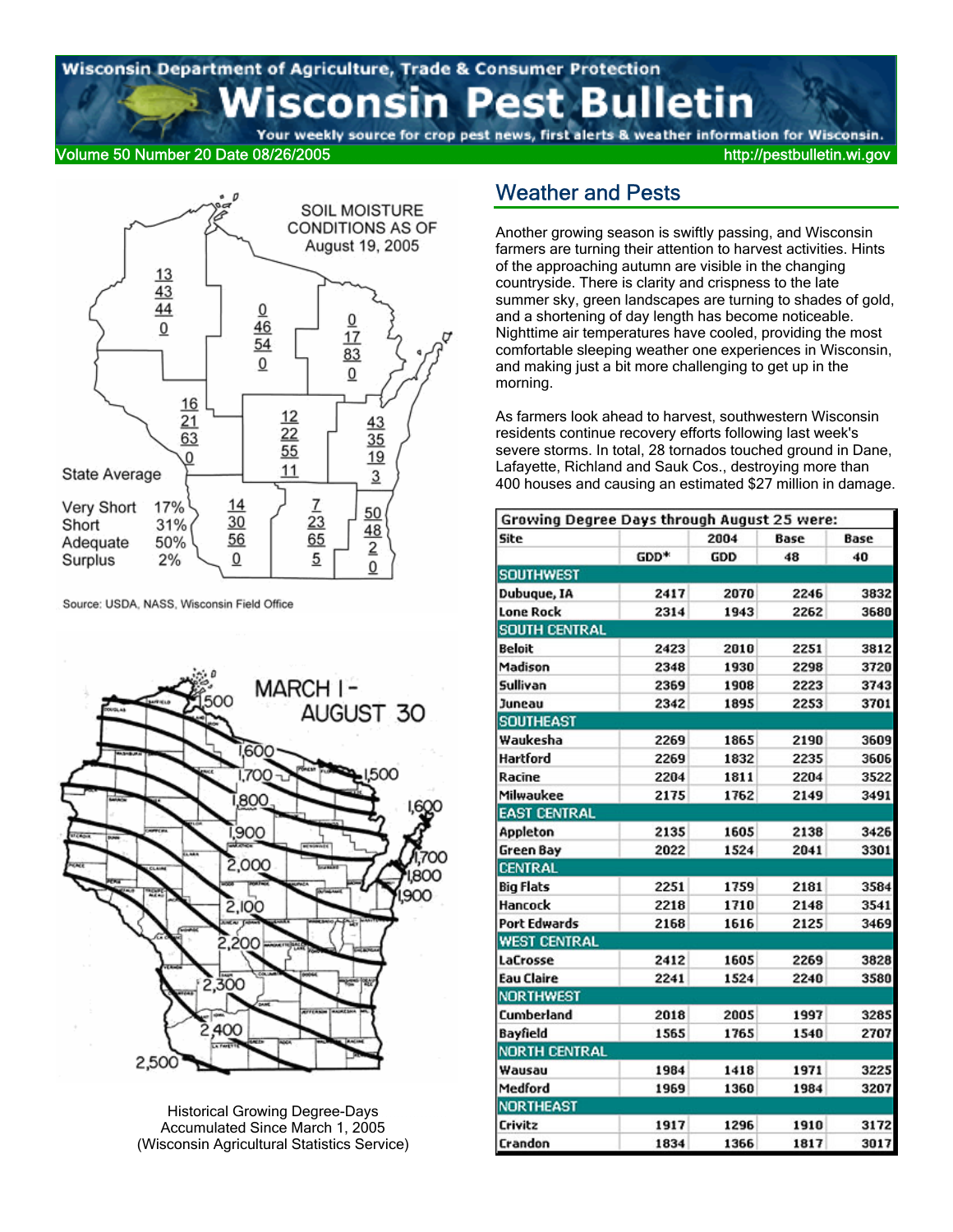# Looking Ahead

Corn rootworm - Beetles continued to concentrate in fields with fresh silks this week, particularly sweet corn. Counts in excess of 2.0 beetles per plant were common (more than double the economic threshold of 0.75). A number of Jefferson Co. and eastern Dane Co. fields had approximately 5-10% of the kernels missing due to impaired pollination from corn rootworm silk clipping. Poor seed set may occur in west central fields as well, where heavy populations were noted during the recent corn rootworm survey. In addition, last week's high winds and thunderstorms caused severe lodging in fields that suffered root damage earlier this spring. Jefferson Co. growers were assessing the damage when fields were sampled this week. See the CORN section for final results of the annual corn rootworm beetle survey.

Twospotted spider mite - Although populations appear to have crashed in a majority of fields, a small number of heavily infested fields continued to be detected in southeastern counties. Racine and Waukesha Co. growers reported persistent mite problems, indicating mite populations should be monitored for at least another week or two.

European corn borer - The second flight peaked nearly three weeks ago, and counts at black light trapping sites have been on the decline since then. Survey specialists continue to report mixed findings when it comes to second generation corn borer infestations. In most south central fields, infestation levels are less than 20%, although the occasional 55-64% infested field has been encountered. The annual fall survey for European corn borer, scheduled to begin next week, should shed some light on the situation.

Corn earworm - Another round of high moth captures at several pheromone trapping sites indicates that the major moth flight is still in progress and possibly gaining momentum. The highest capture of 178 moths this week was registered at New Richmond, but considerable numbers of moths were also reported from Janesville (89) and Chippewa Falls (47). Sweet corn producers in particular, should continue to be wary of infestation at this point in the season, as late planted sweet corn in the silk stage is highly vulnerable to attack. Expect egg laying and the number of larvae to increase in tips of sweet corn ears and corn with fresh green silks in the week ahead.

Armyworm - A capture of 36 moths this week at New Richmond in northwestern Wisconsin suggests armyworm activity has not fully subsided. The larvae responsible for much of the severe injury observed in northern and central districts earlier in the month have pupated, and the captures this week are the adults of that damaging generation. Three generations of armyworm and a partial fourth are developed in the Midwest, but rarely does more than one generation become destructive. As we know, there are always exceptions to the rule. Stay alert to the possibility of late season armyworm feeding in susceptible crops.

Codling moth - In general codling moth activity lessened this week, but above-threshold counts continued at a few reporting sites such as Dodgeville (Iowa Co.) and Wausaukee (Marinette Co.). As stated in last week's issue, if warm temperatures persist in the next few weeks, a partial third generation of codling moths could develop in southern

Wisconsin orchards. Given this possibility, controls should not be relaxed until moth numbers drop off.

## Corn

Corn rootworm - The annual survey for corn rootworm beetles found heavy adult rootworm populations across much of the state, with the exceptions of the north-central and northeast districts. The statewide average of 1.6 beetles per plant more than doubled the 0.75 beetle per plant threshold that entomologists consider to indicate a potential for corn rootworm problems in continuous corn the following year. Corn rootworm beetle populations were especially high in the southwest and southeast districts where averages of 3.2 and 3.8 beetles per plant were recorded, respectively.

Surprisingly little lodging was encountered during the statewide survey, although it is apparent from the counts observed that a considerable amount of root feeding by larvae occurred this summer. One possible explanation for the discrepancy between actual root damage and observed lodging may have been the lack of rain and high winds during July and early August. Consequently, some yield loss that was in fact due to larval root feeding this summer may be attributed to drought stress. See the table below for corn rootworm beetle survey results by district. Summary maps will be available in the final Wisconsin Pest Bulletin issue of the season.

### **Annual Corn Rootworm Beetle Survey Results (Counts made August 1-24, 2005)**

| <b>District</b>      | <b>Average</b><br>No. beetles<br>per plant | No. fields<br>sampled |
|----------------------|--------------------------------------------|-----------------------|
| <b>Northwest</b>     | 0.4                                        | 15                    |
| <b>North Central</b> | 0.8                                        | 15                    |
| <b>Northeast</b>     | 0.3                                        | 10                    |
| <b>West Central</b>  | 0.8                                        | 31                    |
| Central              | 0.9                                        | 32                    |
| <b>East Central</b>  | 1.1                                        | 38                    |
| Southwest            | 3.2                                        | 34                    |
| <b>South Central</b> | 1.9                                        | 49                    |
| <b>Southeast</b>     | 3.8                                        | 19                    |
| <b>State Average</b> | 1.6                                        | 243                   |

European corn borer - Black light trap counts declined for a second consecutive week, in part due to cooler nighttime temperatures. As day length shortens and temperatures drop in the weeks ahead, we can expect European corn borer larvae to enter diapause, and prepare to overwinter as mature fifth instar larvae in corn stalks or other suitable host plants. Activity of corn borers will not resume until temperatures exceed 50°F next spring.

The threat posed by the second generation is unclear. Surveys of grain cornfields in the past week found highly variable levels of infestation, ranging from 0-64%. Second through fifth instar larvae were observed tunneling into corn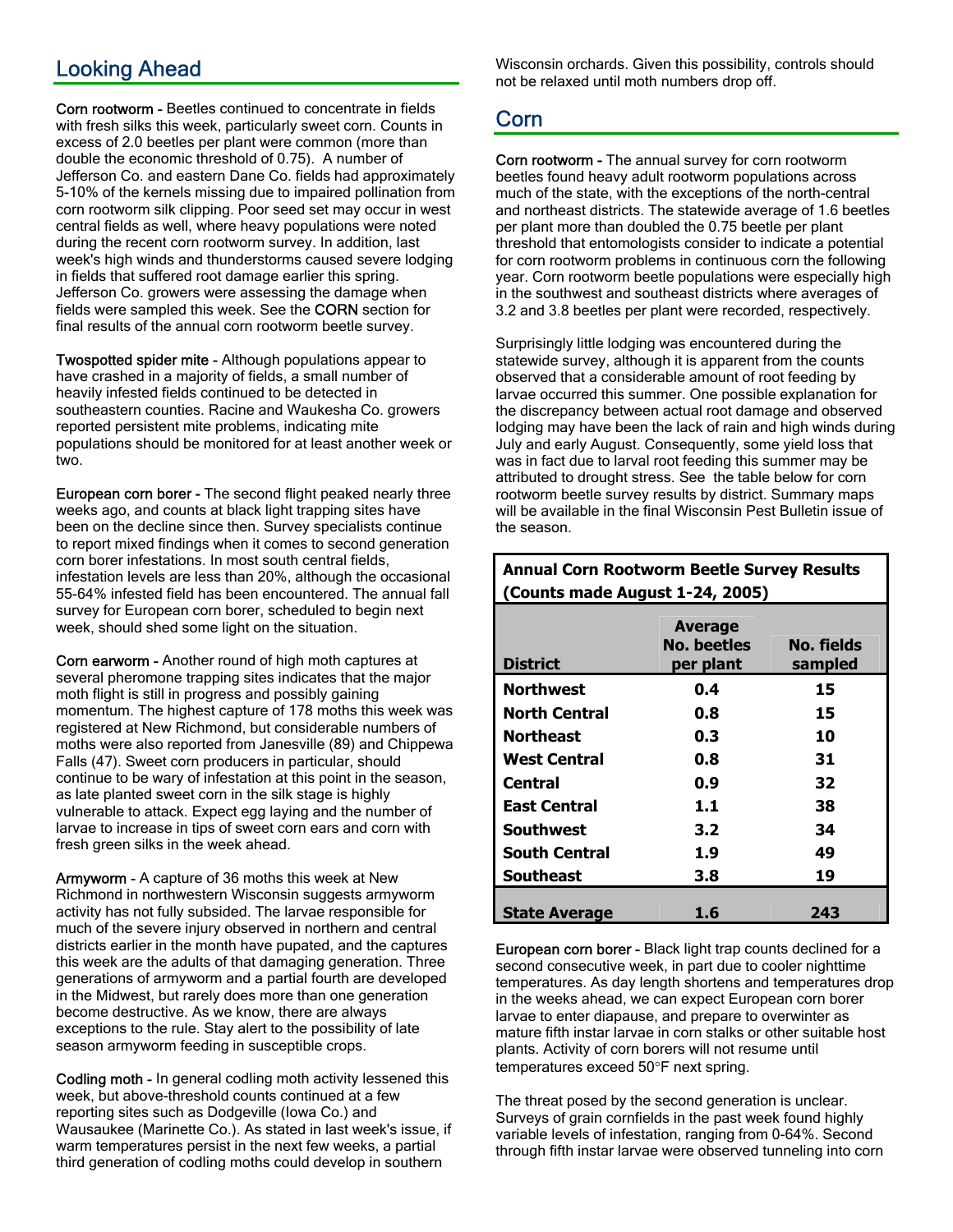ears and stalks. Fourth and fifth instar larvae were most commonly noted in the ears, and their well-developed, circular tunnels could be seen by breaking off the tips of the infested ears.

European corn borer black light trap counts for the reporting period of August 18-25 were as follows: New Richmond 21; Lancaster 3; West Arlington 13; Mazomanie 2; West Madison 10; Janesville 13; Chippewa Falls 6; Manitowoc 5; Hancock 3; Wausau 7; Marshfield 22; Plover 7; Plainfield 0.



Corn earworm - Since the first substantial influx of moths arrived in Wisconsin the week of August 8, significant flights have been documented at scattered pheromone trapping sites statewide. Scouting and control sprays (where needed) should begin immediately after pheromone trap captures of moths are reported. High captures of 344 moths near New Richmond during the week of August 12, plus an additional 178 moths registered this week, should alert growers to the potential for problems in northwestern Wisconsin corn fields with fresh silks.

| <b>Weekly Corn Earworm Pheromone Trapping</b><br><b>Results</b> |               |       |                  |  |  |  |
|-----------------------------------------------------------------|---------------|-------|------------------|--|--|--|
|                                                                 |               |       |                  |  |  |  |
| Site                                                            | <b>Dates</b>  | Count | <b>Trap Type</b> |  |  |  |
| <b>Chippewa Falls</b>                                           | $8/18 - 8/25$ | 47    | <b>Hartstack</b> |  |  |  |
| <b>Coon Valley</b>                                              | $8/19 - 8/25$ | 9     | <b>Hartstack</b> |  |  |  |
| <b>Janesville</b>                                               | $8/19 - 8/25$ | 89    | <b>Hartstack</b> |  |  |  |
| <b>Mazomanie</b>                                                | $8/18 - 8/25$ | 15    | <b>Hartstack</b> |  |  |  |
| <b>Mazomanie</b>                                                | $8/18 - 8/25$ | O     | <b>Scentry</b>   |  |  |  |
| <b>New Richmond</b>                                             | 8/19-8/25     | 178   | <b>Hartstack</b> |  |  |  |

Corn with green silks, generally sweet corn at this time, will prove highly attractive to corn earworms in the coming weeks. Again, this insect pest is generally more of a concern in fresh market sweet corn where no amount of larval

contamination is tolerated by consumers. Contamination is also a concern for processed sweet corn, but to a lesser extent since the corn is exposed to washing processes that often effectively flushes the larvae from the ears. Growers can expect corn earworm larvae to feed on the developing kernels for approximately three weeks before dropping to the ground to pupate in the soil.

#### Captures of corn earworm moths in pheromone traps this

week were: Janesville 89 (Hartstack); Chippewa Falls 47 (Hartstack); Mazomanie 15 (Hartstack), 0 (Scentry); Coon Valley 9 (Hartstack); and New Richmond 178 (Hartstack).

Northern corn leaf blight - This disease can be readily found in cornfields statewide. At times, northern corn leaf blight can develop into a serious problem, particularly on some hybrids grown by seed corn producers. The fungus, which produces long light-brown lesions on corn leaves, was noted on 14- 52% of the plants in grain corn fields surveyed in Dane Co. and 11-44% of the plants in Jefferson Co. fields.

Ear mold - The fungi responsible for ear mold are beginning to develop on the tips of ears in south central cornfields. Ear mold fungi typically grow more active on corn as the crop matures. Thus far, symptoms were noted in fewer than 6% of the ears in fields sampled; however, this percentage is expected to increase in the next few weeks.

| Western bean cutworm pheromone trap<br>catches from August 18-25, 2005. |                    |                                |  |  |  |  |
|-------------------------------------------------------------------------|--------------------|--------------------------------|--|--|--|--|
| County                                                                  | Location           | No. of<br><b>WBCW</b><br>moths |  |  |  |  |
| Winnebago                                                               | Oshkosh            | 1.                             |  |  |  |  |
| <b>Brown</b>                                                            | <b>Henrysville</b> | 1                              |  |  |  |  |
| <b>Calumet</b>                                                          | <b>Brillion</b>    | 0                              |  |  |  |  |
| Dane                                                                    | <b>McFarland</b>   | $\mathbf{2}$                   |  |  |  |  |
| Dane                                                                    | Mazomanie          | 1                              |  |  |  |  |
| Fond du Lac                                                             | <b>St. Cloud</b>   | 4                              |  |  |  |  |
| Kewaunee                                                                | <b>Kewaunee</b>    | 0                              |  |  |  |  |
| <b>Manitowoc</b>                                                        | <b>Two Creeks</b>  | 0                              |  |  |  |  |
| <b>Manitowoc</b>                                                        | <b>Cleveland</b>   | 0                              |  |  |  |  |
| <b>Outagamie</b>                                                        | <b>Freedom</b>     | 0                              |  |  |  |  |
| <b>Shawano</b>                                                          | N Polaski          | 1                              |  |  |  |  |
| Marathon                                                                | <b>Rothschild</b>  | 0                              |  |  |  |  |
| Sheboygan                                                               | Sheboygan          | Λ                              |  |  |  |  |
| Grant                                                                   | Lancaster          | 1                              |  |  |  |  |

### Forages

Potato leafhopper - Surveys of Jefferson and Dane Co. fields this week found nymph production has not slowed as much as previously thought. In fact, nymphs were quite abundant in fields this week, and they far outnumbered the adults. In 16-28 inch Jefferson Co. fields, sweep net counts ranged from 1.4-7.1 leafhoppers per sweep, averaging 3.3 per sweep. Nymphs of all stages were swept, ranging from very tiny to nearly mature. In Dodge and Columbia Co. fields, fewer leafhoppers were detected, and a larger portion of the population was made up of adults. Counts in Dodge Co. fields ranged from 0.9-1.9, and averaged 1.5 leafhoppers per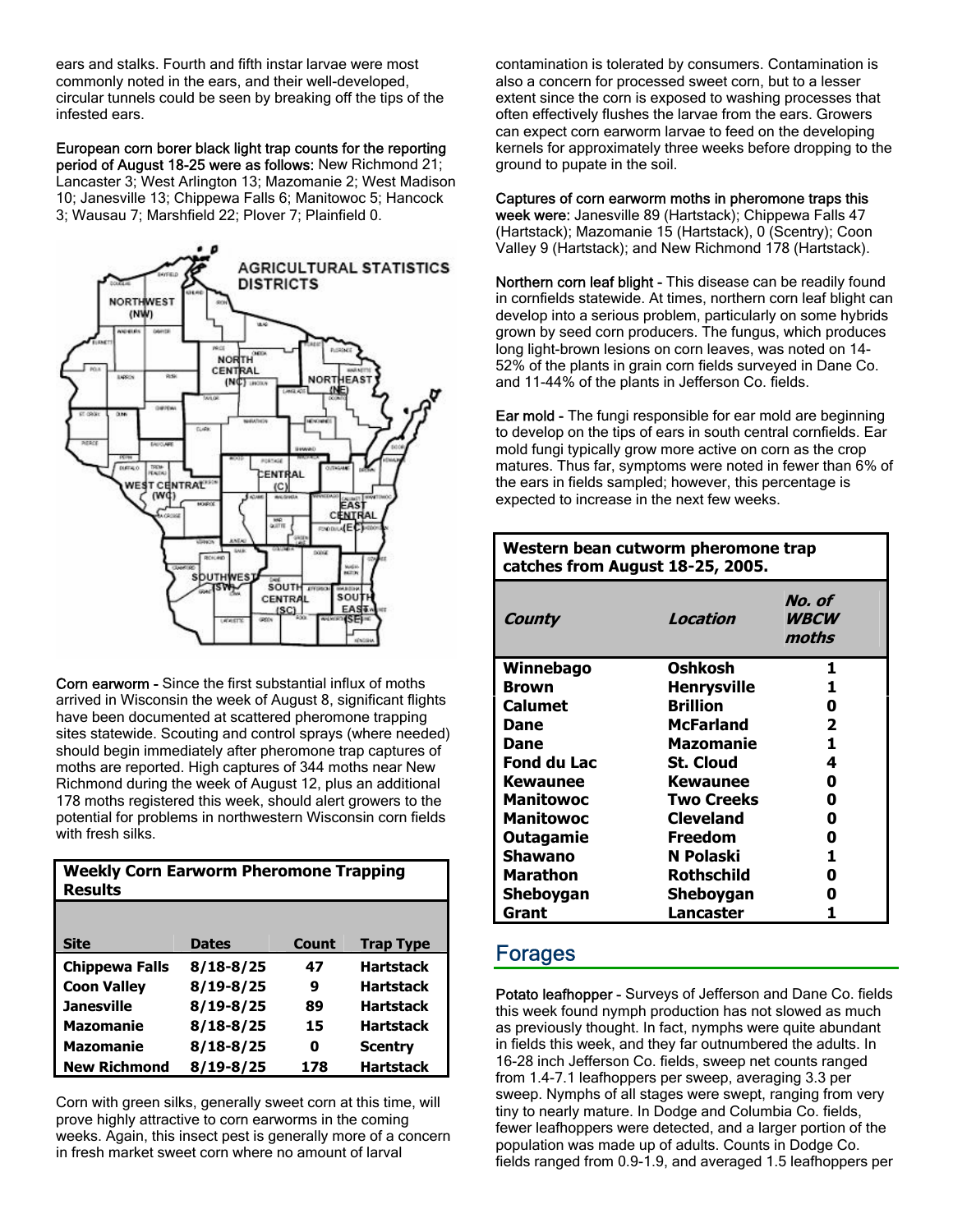sweep. At the Marshfield research station, 20% hopperburn was observed in 14-16 inch fields where nymphs and adults numbered 0.2-0.6 per sweep.

Alfalfa caterpillar - These bright green caterpillars with a white longitudinal stripe are still a common, though less numerous, inhabitant of southern and central Wisconsin alfalfa fields. Counts of one to four larvae per 10 sweeps were the norm in Jefferson, Dodge, Waupaca and Waushara Co. fields. Larvae ranged from second to fifth instar, most were third or fourth instars.

Alfalfa plant bug - Very little change in populations was noted since last week or the week before. Both adult and nymph alfalfa plant bugs continue to maintain a presence in alfalfa fields, but their numbers are not especially high, nor do they warrant control measures. Sweep net counts of nymphs and adults in Jefferson Co. fields ranged from 1.4-3.1 this week, and averaged 2.1 per sweep. Counts in Dodge Co. ranged from 2.0-2.7 per sweep, and averaged 2.4. In Marathon, Waupaca and Waushara Co. fields, lower counts in the range of 0.2- 2.0 per sweep were detected.



Corn rootworm - The relative abundance of the northern, western and southern corn rootworm species in alfalfa fields may be an indicator of the magnitude of this season's population. Sweep net counts of 1.4-2.4 beetles per sweep (14-24 per 10 sweeps) were documented in Jefferson Co. fields, where counts averaged 1.9 per sweep. Rootworm beetle counts in Dodge Co. averaged 1.8 per sweep. The northern species were more numerous than both the western and southern species in the south central alfalfa fields that were sampled in the past week.

Pea aphid - This insect has grown scare in south-central alfalfa fields sampled in the past week, seldom averaging more than 5-10 aphids per sweep. Recently pea aphid activity has slowed considerably, and little change in numbers is expected to occur before the final hay crop is harvested.

# Soybeans

Soybean rust update - While detections in southern states are coming in fast and furious (six new fields in one day in Alabama, and the announcement by Georgia officials that soybean growers in that state will find that "in all likelihood their crop will be infested to some degree by soybean rust this season"), the opposite is true in Wisconsin. For 2005, at least, it appears that the Wisconsin soybean crop has avoided soybean rust. As the crop begins to mature, the window for yield loss from rust infection closes. Spores that arrive now, or even active infections if any were to be detected, will simply not have a significant negative impact.

Phakopsora pachyrhizi requires green tissue to survive, so even if spores yet arrive from the south and successfully infect this season, the pathogen is extremely unlikely to survive a Wisconsin winter. This means that each year, soybean growers will need to monitor the spread of the disease from the likely overwintering sites in the southern U.S., and make management decisions in response to predicted spread information from sentinel plots, and scouting programs.

The American Phytopathological Society is sponsoring a National Soybean Rust Symposium to review the impact of the disease, and plan for next year. Information on the meeting is available at: http://www.apsnet.org/online/sbr/



Twospotted spider mite - Surveys this week indicated that populations of this pest are light in most soybean fields, but a few fields were encountered that had localized, patchy distribution of up to 140 mites per leaflet. In the fields surveyed, nymphs were fairly numerous, suggesting population could continue to build if favorable, dry conditions persist. The primary symptoms observed in the few heavily infested fields were gray, splotchy leaf surfaces; no leaf drop was noted. Aggregations of mites were concentrated on the undersides of the leaves toward the base and along the midrib. Continue to monitor the activity of this pest for the next few weeks.

Grasshoppers - Adults have migrated into the interior portions of several soybean fields in southern Wisconsin. Ordinarily grasshoppers are primarily a pest of field margins.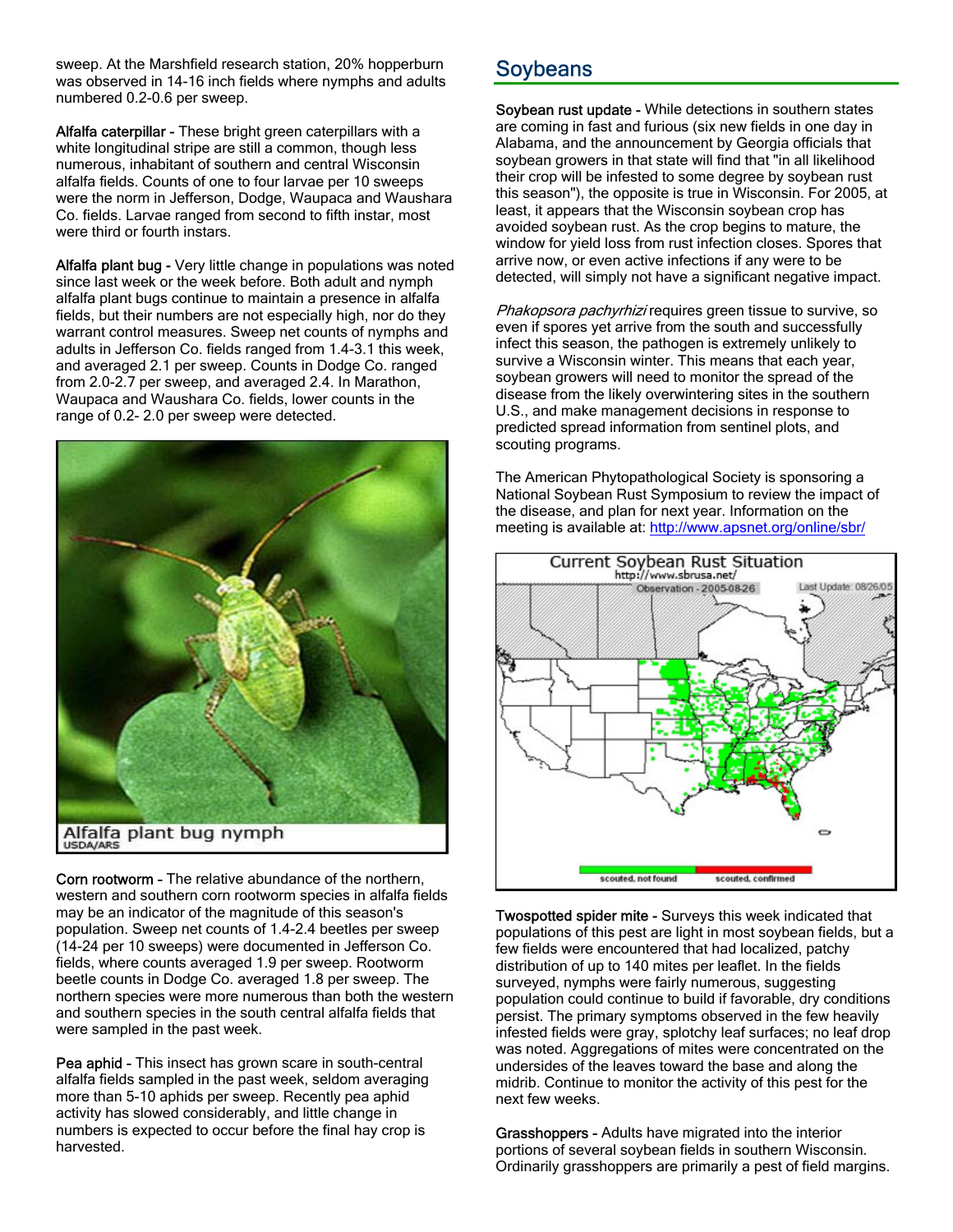Spot control or spraying of field margins may be warranted in rare cases when defoliation exceeds 30%, or heavy pod feeding is observed.

Frogeye leaf spot - First reported on soybeans in Wisconsin in 2002, this fungal disease (caused by Cercospora sojina) was found August 22 in a Richland Co. field. Frogeye is common in southern states, and favored by hot and humid conditions. Symptoms of frogeye leaf spot include angular spots with light gray centers and distinct margins.



Frogeye leaf spot on soybean

# **Vegetables**

Cabbage looper and imported cabbageworm – No eggs or larvae were present in an Ozaukee Co, cole crop planting sampled early in the week. In the south central region, a Rock Co. cabbage planting had mid-instar larvae present on only one of five (20%) plants (down from 40% last week.). At the Arlington Ag Research Station, 15 moths were caught in the pheromone trap, and one of five plants had imported cabbageworm eggs or mid-instar cabbageworm and/or cabbage looper larvae. In the southwest, only 35 moths were caught in the pheromone trap at the Lancaster Ag Research Station in Grant Co. (down from 211 last week), indicating that the second flight of moths into Wisconsin is ending. Nine moths were caught in a pheromone trap near Viroqua in the west central region, and a recently treated cabbage planting in Waushara Co. only had mid-instar larvae present on less than one in five plants. Several pupating imported cabbageworm were also observed in Waushara. It appears that cabbage pests are under control for the time being.



## Forest and Landscape

White pine weevil - Larvae were observed in heavy amounts in Colorado spruce tree tops and light amounts in Norway and Black Hills spruce at a nursery grower in Dunn Co. Pruning dead spruce tops back to healthy tissue and destroying all pruned tops taken from the field will help to reduce the weevil population.

Ash plant bug - Moderate amounts of damage were observed on white and green ash at nurseries in Brown, Calumet, Grant and Walworth Cos.

Balsam gall midge - Moderate amounts were observed in balsam and Fraser fir at a nursery grower in Dunn Co. The needles with galls are starting to turn yellow and will soon fall off, leaving bare stems.

Yellownecked caterpillar - Larvae were starting to eat substantial amounts of foliage at nurseries in Brown and Grant Cos. While the defoliation of individual trees can be spectacular, this insect rarely requires control measures.



Hawthorn lace bug - Light amounts of damage were observed on hawthorn trees at a nursery in Brown Co. Lace bugs feed on the underside of leaves causing white to yellow stippling on the upper surface. In severe infestations leaves may fall prematurely and some dieback may occur. Sunny, dry sites are most conducive to lace bug attack.

Honeylocust plant bug - Moderate to heavy defoliation was occurring at nursery in Brown Co. due to the feeding by this insect.

Redheaded flea beetle - Widespread moderate damage was noticed on dogwood and weigela at nurseries in Brown and Calumet Cos.

Broom rust of balsam fir - Brooms were observed at a nursery grower in Dunn Co. Pruning out the brooms will allow the tree to resume its normal shape. Controlling chickweed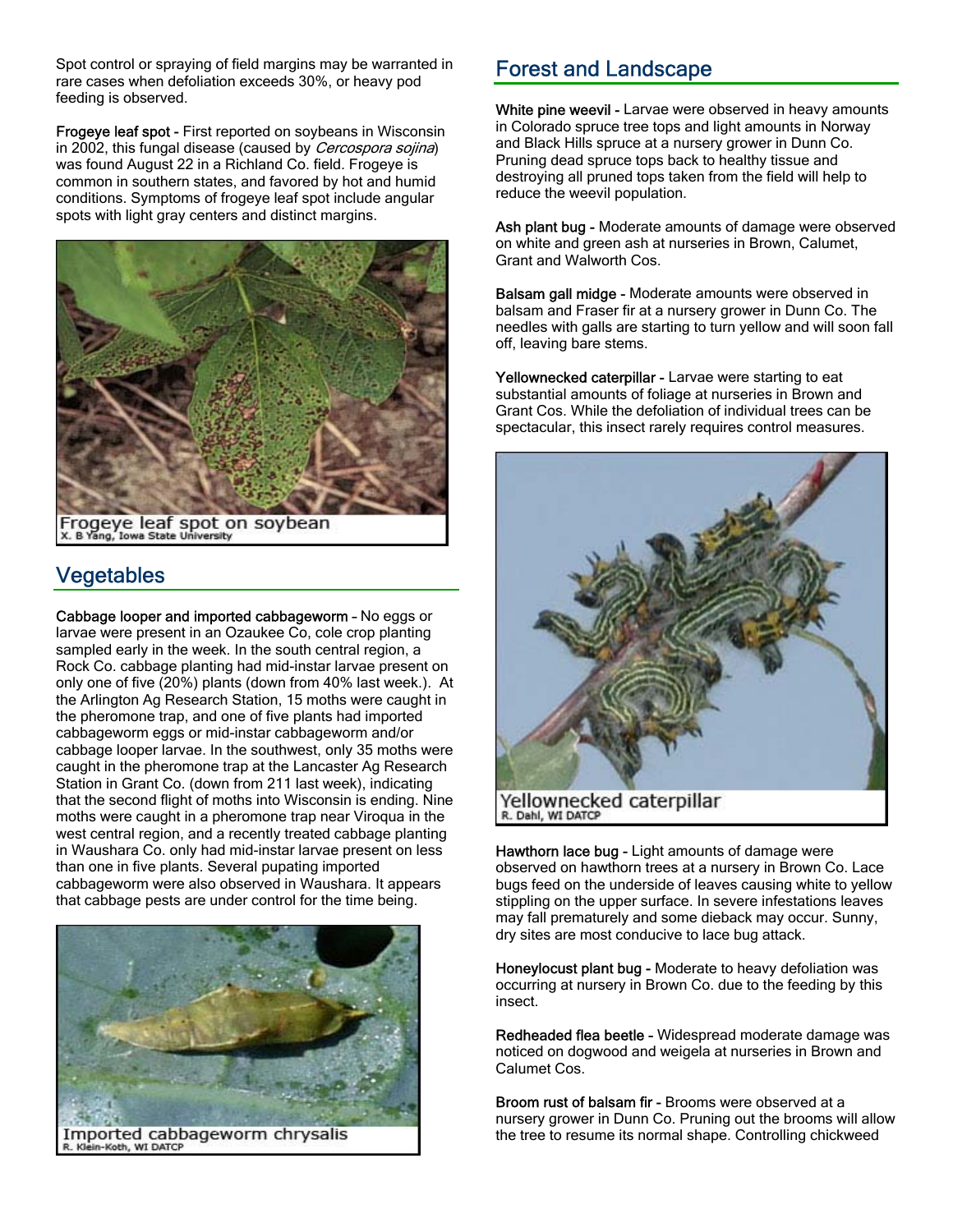(the alternate host of the fungus) will help minimize the number of new brooms formed.

Rust of rosinweed - A moderate to severe infection of rust caused by Puccinia silphii was found at a nursery grower in Waushara Co. on rosinweed, Silphium integrefolium. The plants had been in the ground for six years and had never had this disease before. Control measures are not known for this rust.



Oak leaf blister - This fungal disease was found on swamp white oak in moderate amounts at a nursery in Brown Co. Infected leaves become puckered and often turn necrotic as the season progresses. This disease is sporadic and control is not warranted.

Spruce needle drop - Colorado spruce at a nurseries in Brown and Calumet Cos. had light to moderate amounts of this malady.

# Gypsy Moth

Gypsy Moth Program - As of August 24, trappers have checked 30,106 (88%) of the total traps set (34,225) Trappers have also taken down 4,939 traps (14%), mainly in the southern half of the state, and have caught 173,749 male gypsy moths. Trappers in the far northern regions of the state will start their trap takedown on Monday, August 29. Trap takedown takes approximately 4-5 weeks to complete. All traps should be down by the end of September.

Seven counties have already been completed for takedown. Six counties have had no moth catches. Counties with the highest moth counts are: Marinette - 22,286, Outagamie - 14,530, Adams - 12,408, and Oconto - 10,215.

We have received several calls about gypsy moth "nests." The "nests" are appearing on the outer branches of the tree and look like large cottony, spider web-like masses. These are NOT gypsy moth egg masses. These web-like nests are produced by the fall webworm.

Readers interested in learning more about the fall webworm should visit:

#### http://www.bugwood.org/factsheets/webworm.html.

If you have any questions about the Gypsy Moth Program, please call our hotline at 1-800-642-MOTH or visit our website at:

http://www.datcp.state.wi.us/arm/environment/insects/gypsymoth/index.jsp



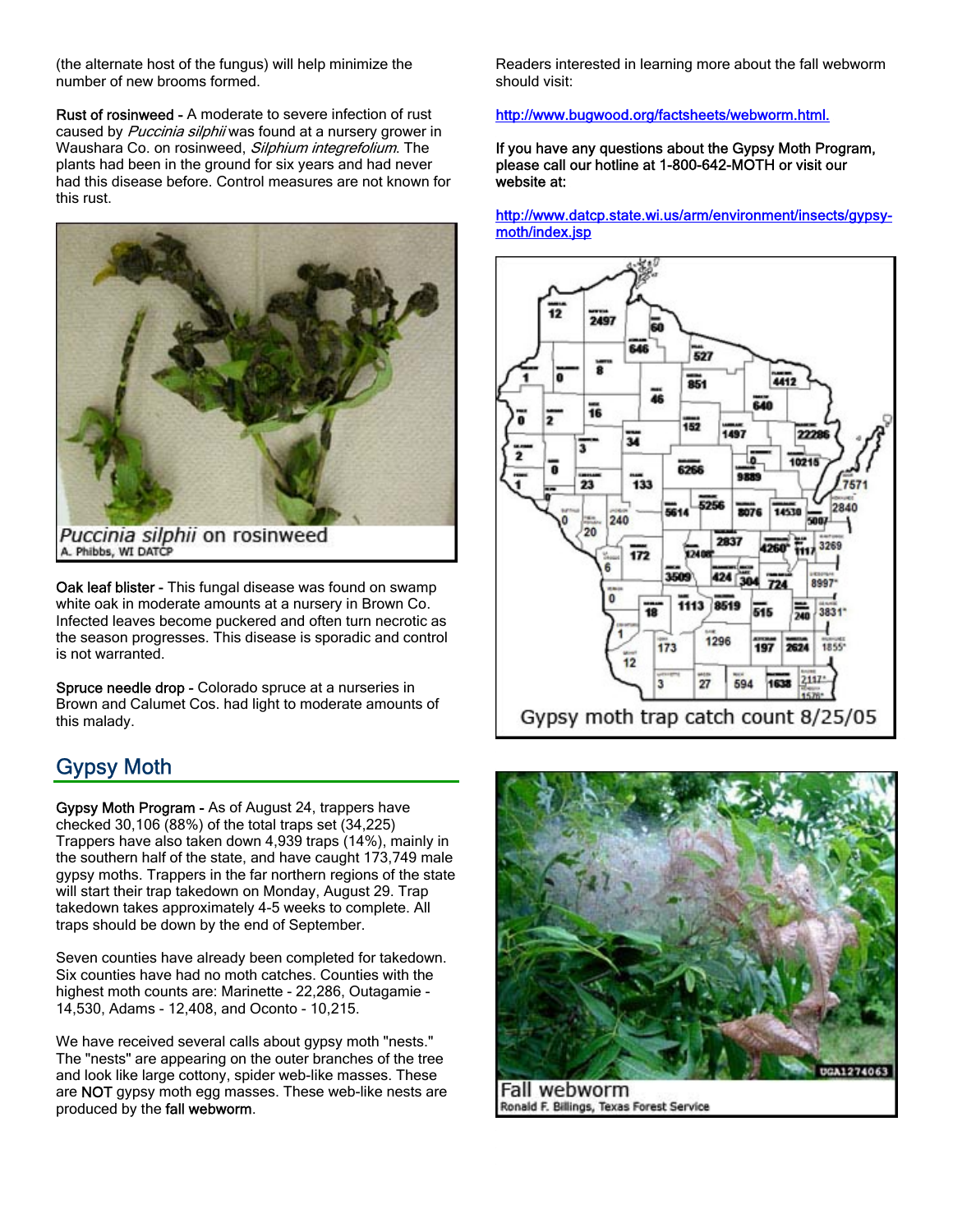# Apple Insect Trapping Results

| <b>County</b>            | <b>Date</b>   | <b>STLM</b>  | <b>RBLR</b>  | <b>CM</b>                | <b>OBLR</b>  | AM red ball                | <b>AM yellow</b> |
|--------------------------|---------------|--------------|--------------|--------------------------|--------------|----------------------------|------------------|
| <b>Crawford Co.</b>      |               |              |              |                          |              |                            |                  |
| <b>Gays Mills W2</b>     | $8/15 - 8/22$ | 100          | 8            | $\mathbf{1}$             | 0            | $\bf{0}$                   | 0                |
| <b>Gays Mills E2</b>     | $8/18 - 8/25$ | 270          | 18           | $\overline{\phantom{a}}$ | $\mathbf 0$  | 2 (baited)<br>1 (unbaited) | $\mathbf 0$      |
| <b>Richland Co.</b>      |               |              |              |                          |              |                            |                  |
| <b>Hill Point</b>        | $8/18 - 8/24$ | 110          | 9            | $\mathbf{1}$             | 1            | 0                          | 0                |
| <b>Richland Center E</b> | $8/18 - 8/25$ | 160          | 28           | $\overline{2}$           | 17           | 1 (unbaited)               | 0                |
| <b>Richland Center W</b> | $8/18 - 8/25$ | 85           | 16           | 3                        | 3            | 1 (unbaited)               | 0                |
| <b>Sauk Co.</b>          |               |              |              |                          |              |                            |                  |
| <b>Baraboo</b>           | $8/18 - 8/25$ | 255          | 38           | $\mathbf{2}$             | 5            | 3 (unbaited)               | $\mathbf 0$      |
| <b>Iowa Co.</b>          |               |              |              |                          |              |                            |                  |
| <b>Dodgeville</b>        | $8/19 - 8/25$ | 0            | 0            | 8                        | 13           | 12                         |                  |
| Dane Co.                 |               |              |              |                          |              |                            |                  |
| <b>West Madison</b>      | $8/18 - 8/25$ | $\mathbf 0$  | 95           | $\mathbf{2}$             | 11           | O                          | 0                |
| <b>Deerfield</b>         | $8/17 - 8/24$ | 12           | 52           | 3                        | 0            | 2 (unbaited)               | 0                |
| <b>Green Co.</b>         |               |              |              |                          |              |                            |                  |
| <b>Brodhead</b>          | $8/18 - 8/25$ | 9            | 6            | $\overline{2}$           | $\mathbf{1}$ | $\mathbf 0$                | $\mathbf 0$      |
| <b>Racine Co.</b>        |               |              |              |                          |              |                            |                  |
| Raymond                  | $8/18 - 8/25$ | 359          | 57           | $\mathbf 0$              | 9            | O                          | $\mathbf{0}$     |
|                          |               |              |              |                          |              | 10 (wild tree unbaited)    |                  |
| <b>Rochester</b>         |               | 0            | 67           | 2.5                      | 1.5          | 2.7 (wild tree baited)     |                  |
|                          |               |              |              |                          |              | 0.08 (unbaited in orchard) |                  |
| Kenosha Co.              |               |              |              |                          |              |                            |                  |
| <b>Burlington</b>        | $8/20 - 8/26$ | $\mathbf{0}$ | $\mathbf{1}$ | $\overline{2}$           | 4            | $\mathbf 0$                | 0                |
|                          | $8/15 - 8/19$ | $\mathbf{0}$ | $\mathbf{1}$ | $\overline{2}$           | $\mathbf{1}$ | 0                          | 0                |
|                          | $8/6 - 8/15$  | 125          | $\mathbf 0$  | 11                       | 9            | $\bf{0}$                   | 0                |
| Waukesha Co.             |               |              |              |                          |              |                            |                  |
| <b>New Berlin</b>        | $8/18 - 8/25$ | 96           | 12           | 1                        | 0            | 0                          | 0                |
| <b>Pierce Co.</b>        |               |              |              |                          |              |                            |                  |
| <b>Spring Valley</b>     | $8/19 - 8/26$ | 102          | 4.5          | $\mathbf 0$              | 0            | 0.75 (unbaited)            |                  |
| <b>Marquette Co.</b>     |               |              |              |                          |              |                            |                  |
| <b>Montello</b>          | $8/15 - 8/23$ | 1008         | 42           | $\mathbf{1}$             | 0            | 0                          | 0                |
| Fond du Lac Co.          |               |              |              |                          |              |                            |                  |
| Campbellsport            | $8/19 - 8/25$ | 200          | $\mathbf 0$  | 0                        | 0            | 0                          | 0                |
| <b>Marinette Co.</b>     |               |              |              |                          |              |                            |                  |
| Wausaukee                | $8/19 - 8/25$ | 50           | 0            | 8                        | 0            | 0                          | 0                |
|                          |               |              |              |                          |              |                            |                  |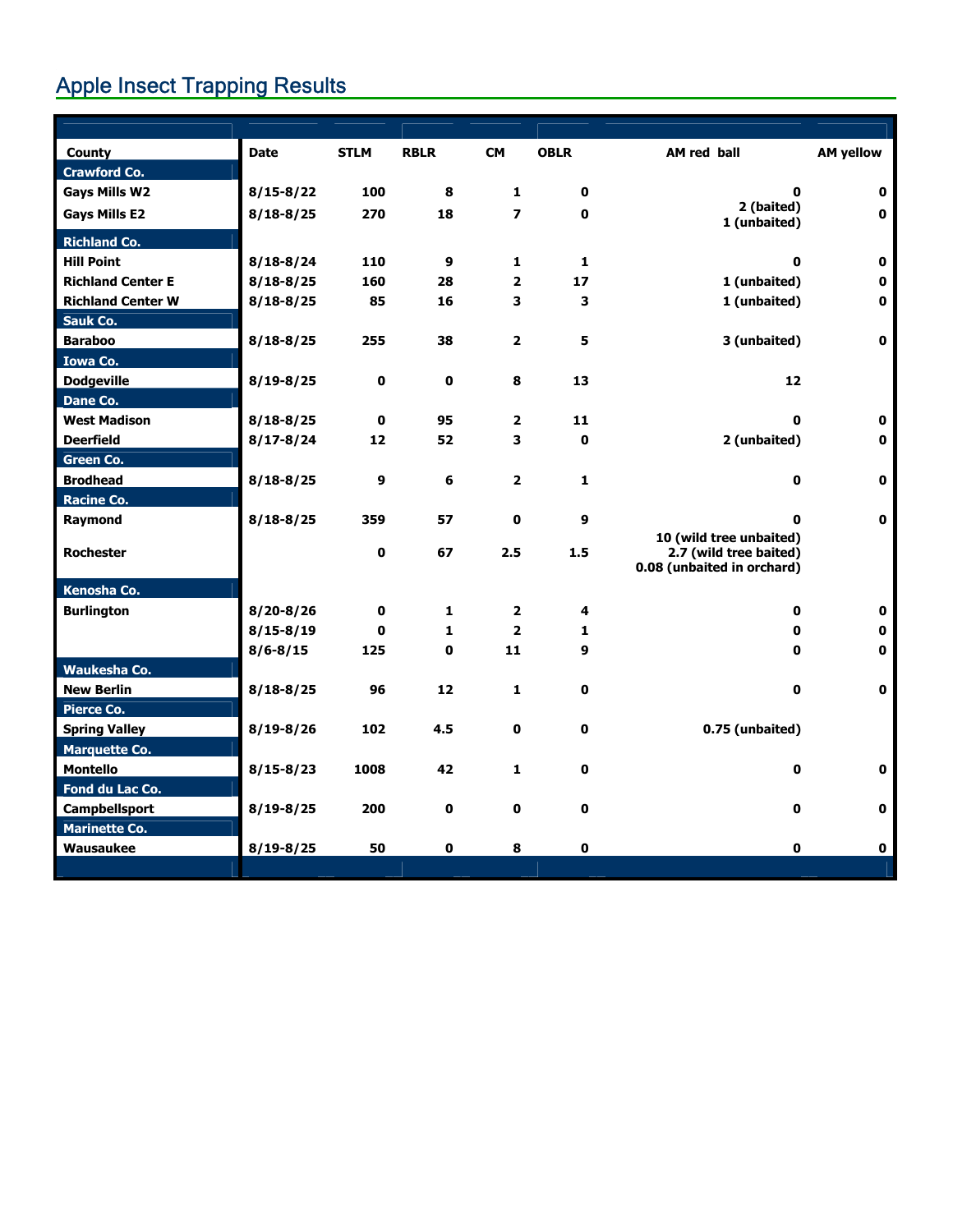# **Black Light Trapping Results**

| <b>Trap Site</b>      | <b>Date</b>   | <b>ECB</b>               | <b>TA</b>                | FA          | <b>BCW</b>   | <b>DCW</b>  | <b>SCW</b>              | <b>VCW</b>  | <b>WBCW</b>  | <b>CabL</b> | <b>CelL</b>             | <b>CEW</b>              |
|-----------------------|---------------|--------------------------|--------------------------|-------------|--------------|-------------|-------------------------|-------------|--------------|-------------|-------------------------|-------------------------|
| <b>Southwest</b>      |               |                          |                          |             |              |             |                         |             |              |             |                         |                         |
| Lancaster             | $8/19 - 8/25$ | 3                        |                          |             | $\mathbf{1}$ | 29          | 13                      |             | $\mathbf 1$  | $\mathbf 0$ | 3                       | $\mathbf{2}$            |
| <b>South Central</b>  |               |                          |                          |             |              |             |                         |             |              |             |                         |                         |
| <b>West Arlington</b> | $8/19 - 8/26$ | 13                       | $\overline{\mathbf{2}}$  |             | 1            | 30          | 3                       |             |              |             |                         | 5                       |
| <b>Mazomanie</b>      | $8/18 - 8/25$ | 4                        | $\mathbf 0$              | $\mathbf 0$ | 0            | 116         | $\overline{\mathbf{2}}$ | $\mathbf 0$ | $\mathbf 0$  | $\mathbf 0$ | $\mathbf 0$             | $\overline{\mathbf{2}}$ |
| <b>West Madison</b>   | $8/18 - 8/25$ | 10                       | 8                        |             | $\mathbf{2}$ | 60          | 4                       |             | 0            | 1           | $\mathbf 0$             | 16                      |
| <b>Southeast</b>      |               |                          |                          |             |              |             |                         |             |              |             |                         |                         |
| <b>Janesville</b>     | $8/19 - 8/25$ | 13                       | 39                       |             | 1            | 5           | 1                       |             | $\mathbf 0$  |             | 8                       | 11                      |
| <b>West Central</b>   |               |                          |                          |             |              |             |                         |             |              |             |                         |                         |
| <b>Sparta</b>         | $8/18 - 8/24$ |                          |                          |             |              | 68          | 18                      |             |              |             | $\mathbf{1}$            |                         |
| <b>Chippewa Falls</b> | $8/18 - 8/25$ | 6                        |                          |             |              |             |                         |             |              |             |                         |                         |
| <b>East Central</b>   |               |                          |                          |             |              |             |                         |             |              |             |                         |                         |
| <b>Manitowoc</b>      | $8/20 - 8/26$ | 4                        | $\overline{ }$           | $\mathbf 0$ | $\mathbf 0$  | 36          | 29                      | $\mathbf 0$ | $\mathbf 0$  |             | $\overline{\mathbf{2}}$ | $\mathbf 0$             |
| <b>Central</b>        |               |                          |                          |             |              |             |                         |             |              |             |                         |                         |
| <b>Hancock</b>        | $8/18 - 8/25$ | 3                        | $\mathbf 0$              | $\mathbf 0$ | $\mathbf 0$  | $\mathbf 0$ | 0                       | $\mathbf 0$ | $\mathbf{0}$ | $\mathbf 0$ | $\mathbf 0$             | $\mathbf 0$             |
| <b>Wausau</b>         | $8/19 - 8/26$ | $\overline{\phantom{a}}$ | $\overline{\phantom{a}}$ |             |              | 54          | 52                      |             | 5            |             |                         |                         |
| <b>Marshfield</b>     | $8/18 - 8/25$ | 22                       | 8                        | $\mathbf 0$ | $\mathbf{1}$ | 113         | 23                      | 10          | 0            | $\mathbf 0$ | $\mathbf 0$             | 0                       |
| <b>Plover</b>         | $8/18 - 8/25$ | $\overline{\phantom{a}}$ |                          |             |              |             |                         |             |              |             |                         |                         |
| <b>Plainfield</b>     | $8/18 - 8/25$ | $\mathbf 0$              |                          |             |              |             |                         |             |              |             |                         |                         |
| <b>Northwest</b>      |               |                          |                          |             |              |             |                         |             |              |             |                         |                         |
| <b>New Richmond</b>   | $8/19 - 8/25$ | 21                       | 36                       |             |              |             |                         |             |              |             |                         |                         |
|                       |               |                          |                          |             |              |             |                         |             |              |             |                         |                         |

**ECB- European corn borer, TA- true armyworm, FA- fall armyworm, BCW- black cutworm, DCW- dingy cutworm, SCW- spotted cutworm, VCW- variegated cutworm, WBCW- Western bean cutworm, CabL- cabbage looper, CEW- corn earworm** 

**●Blank cells indicate species presence was not determined.** 

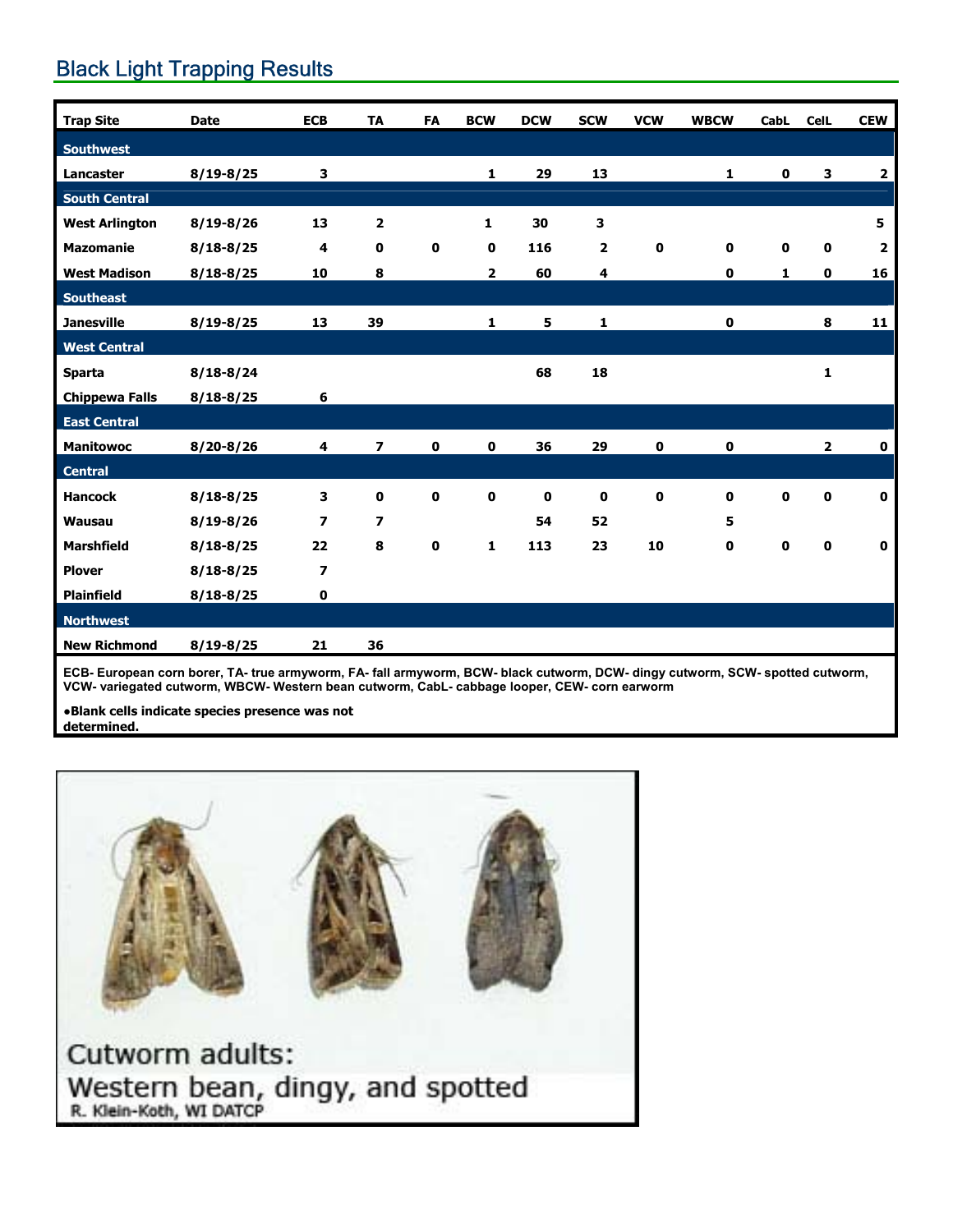# UW Plant Disease Diagnostics Clinic

| <b>CROP</b>                              | <b>DISEASE/DISORDER</b>                     | <b>PATHOGEN</b>                           | <b>COUNTY</b>                 |
|------------------------------------------|---------------------------------------------|-------------------------------------------|-------------------------------|
|                                          |                                             |                                           |                               |
| <b>FIELD</b>                             |                                             |                                           |                               |
| Soybean                                  | <b>Bacterial Blight</b>                     | Pseudomonas syringae pv. glycinea         | <b>Calumet</b>                |
|                                          | <b>Brown Spot</b>                           | Septoria glycines                         | Grant                         |
|                                          | <b>Downy Mildew</b>                         | Peronospora manshurica                    | <b>Eau Claire</b>             |
| Oats                                     | Weathering                                  | Alternaria alternata, Cladosporium<br>sp. | Dane                          |
| <b>VEGETABLE</b>                         |                                             |                                           |                               |
| <b>Pepper</b>                            | <b>Probable Viral Infection</b>             | <b>Possible Tomato Mosaic Virus</b>       | <b>Rock</b>                   |
| <b>Potato (Tubers)</b>                   | <b>Pythium Leak</b>                         | Pythium sp.                               | Waushara                      |
| <b>Pumpkin</b>                           | <b>Cucumber Mosaic</b>                      | <b>Cucumber Mosaic Virus</b>              | Dane                          |
| <b>Tomato</b>                            | <b>Bacterial Speck</b>                      | Pseudomonas syringae pv. tomato           | <b>Rock</b>                   |
|                                          | <b>Black Shoulder</b>                       | Alternaria alternata                      | <b>Rock</b>                   |
|                                          | <b>Blossom End Rot</b>                      | Physiological                             | <b>Rock</b>                   |
| <b>FRUIT</b>                             |                                             |                                           |                               |
| Grape                                    | <b>Anthracnose</b>                          | Sphaceloma ampelinum                      | <b>Walworth</b>               |
| <b>Raspberry</b>                         | <b>Root and Crown Rot</b>                   | Phytophthora sp., Pythium sp.             | Washington                    |
| <b>Strawberry</b>                        | <b>Phomopsis Leaf Blight</b>                | <b>Phomopsis obscurans</b>                | Walworth                      |
| <b>EVERGREEN</b>                         |                                             |                                           |                               |
| <b>Fraser Fir</b>                        | <b>Root Rot</b>                             | Pythium sp.                               | <b>Sauk</b>                   |
| <b>Spruce</b>                            | <b>Sphaeropsis Canker</b>                   | Sphaeropsis sapinea                       | Wood                          |
| <b>HERBACEOUS ORNAMENTAL</b>             |                                             |                                           |                               |
| Chrysanthemum                            | <b>Probable Phosphorus Deficiency</b>       | Physiological                             | <b>Unknown</b>                |
| <b>Dracaena</b>                          | <b>Heat Stress</b>                          | Physiological                             | Dane                          |
| Geranium                                 | <b>Botrytis Blight</b>                      | <b>Botrytis cinerea</b>                   | Dane                          |
| <b>Hollyhock</b>                         | <b>Rust</b>                                 | Puccinia heterospora                      | <b>Douglas</b>                |
| Hosta                                    | <b>Root Rot</b>                             | Pythium sp.                               | <b>Brown</b>                  |
| Pachysandra                              | <b>Volutella Blight</b>                     | Volutella sp.                             | Waukesha                      |
| <b>WOODY ORNAMENTAL</b>                  |                                             |                                           |                               |
| <b>Ash (Including White)</b>             | <b>Fusicoccum Canker</b>                    | <i>Fusicoccum</i> sp                      | <b>Jefferson</b>              |
| <b>Birch</b>                             | <b>Bacterial Wetwood/Slime Flux</b>         | <b>Miscellaneous Bacteria</b>             | Waukesha                      |
| <b>Elm</b>                               | <b>Dutch Elm Disease</b>                    | Ophiostoma ulmii                          | <b>Racine</b>                 |
| <b>Euonymus</b>                          | <b>Phomopsis Canker</b>                     | Phomopsis sp.                             | <b>Racine</b>                 |
|                                          | <b>Sphaeropsis Canker</b>                   | Sphaeropsis sp.                           | Racine                        |
| Lilac                                    | <b>Root Rot</b>                             | Phytophthora sp., Pythium sp.             | Sheboygan                     |
|                                          | <b>Sphaeropsis Canker</b>                   | Sphaeropsis sp.                           | <b>Rock</b>                   |
|                                          | <b>Verticillium Wilt</b>                    | Verticillium sp.                          | <b>Rock</b>                   |
| <b>Maple (Including Sugar &amp; Red)</b> | <b>Chlorosis</b>                            | Physiological                             | Dane, Kewaunee                |
| <b>Oak (Including Bur)</b>               | <b>Anthracnose</b>                          | Gloeosporium sp.                          | Dane, Walworth                |
|                                          | <b>Chlorosis</b>                            | Physiological                             | Dane, Kewaunee, Sauk          |
|                                          | <b>Growth Regulator Herbicide</b><br>Injury | <b>Chemical</b>                           | Waukesha                      |
|                                          | <b>Monochaetia Leaf Spot</b>                | Monochaetia sp.                           | Dane                          |
|                                          | Oak Wilt                                    | Ceratocystis fagacearum                   | <b>Burnett, Jackson, Rock</b> |
|                                          | <b>Tubakia Leaf Spot</b>                    | <i>Tubakia</i> sp.                        | <b>Walworth</b>               |
|                                          | <b>Sphaeropsis Canker</b>                   | Sphaeropsis sp.                           | <b>Jackson</b>                |
| <b>Willow</b>                            | <b>Cytospora Canker</b>                     | Cytospora sp.                             | Walworth                      |